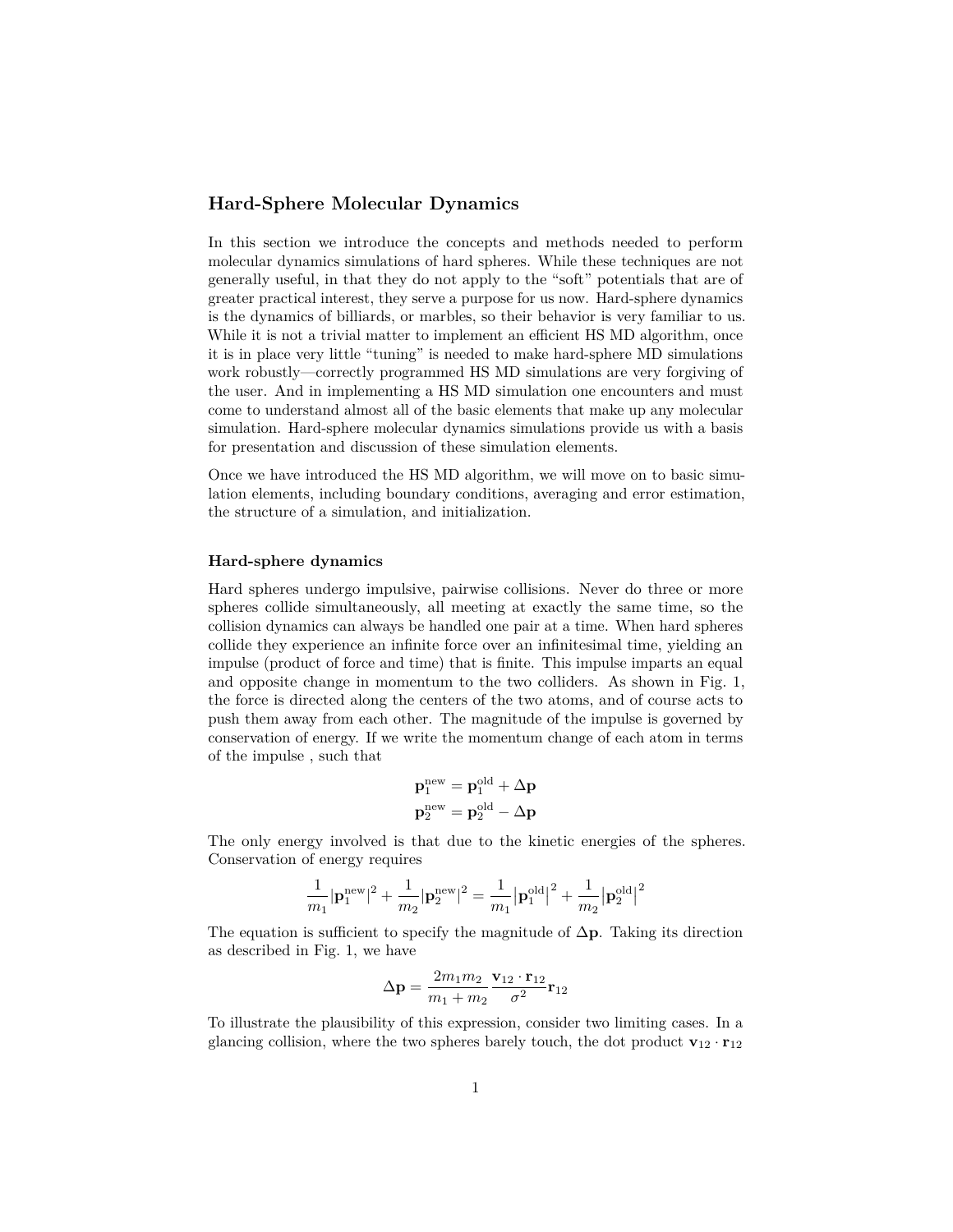approaches zero and very little impulse is applied to either. In the opposite case, where they particles suffer a head on collision, the impulse is (taking the masses equal, and noting  $|\mathbf{r}_{12}| = \sigma$  at collision)  $\Delta \mathbf{p} = \mathbf{p}_2 - \mathbf{p}_1$ , and the spheres swap velocities (each reversing velocity, for example, if they approach with the same speed as each other).



<span id="page-1-0"></span>Figure 1: Forces at collision.

## **Hard-sphere kinematics**

When the spheres are not colliding they move in free flight; no forces act on them and they do not accelerate. Thus over a collision-free interval of time the position advances according to

$$
\mathbf{r}(t + \Delta t) = \mathbf{r}(t) + \mathbf{v}(t)\Delta t
$$

For such simple motion it is possible to solve analytically for the time of collision between two given spheres. The time interval *Deltat* to the next collision satisfies

$$
|\mathbf{r}_2(t + \Delta t) - \mathbf{r}_1(t + \Delta t)|^2 = \sigma^2
$$

That is, the square distance between the spheres at the collision time is equal to the collision diameter  $\sigma$ . Expansion of this formula leads to a quadratic equation in ∆*t*

 $|\mathbf{v}_{12}|^2 (\Delta t)^2 + 2(\mathbf{v}_{12} \cdot \mathbf{r}_{12})(\Delta t) + (|\mathbf{r}_{12}|^2 - \sigma^2) = 0$ 

As shown in Fig. [2,](#page-2-0) one of three situations can arise:

- If  $(\mathbf{v}_{12} \cdot \mathbf{r}_{12})$  is positive, the spheres are moving apart and will never collide.
- If  $(\mathbf{v}_{12} \cdot \mathbf{r}_{12})$  is negative, the spheres are approaching, but will not necessary collide (indicated by a negative discriminant of the quadratic equation).
- Finally, they may be approaching and on a collision course  $((\mathbf{v}_{12} \cdot \mathbf{r}_{12})$  is negative and the discriminant is positive).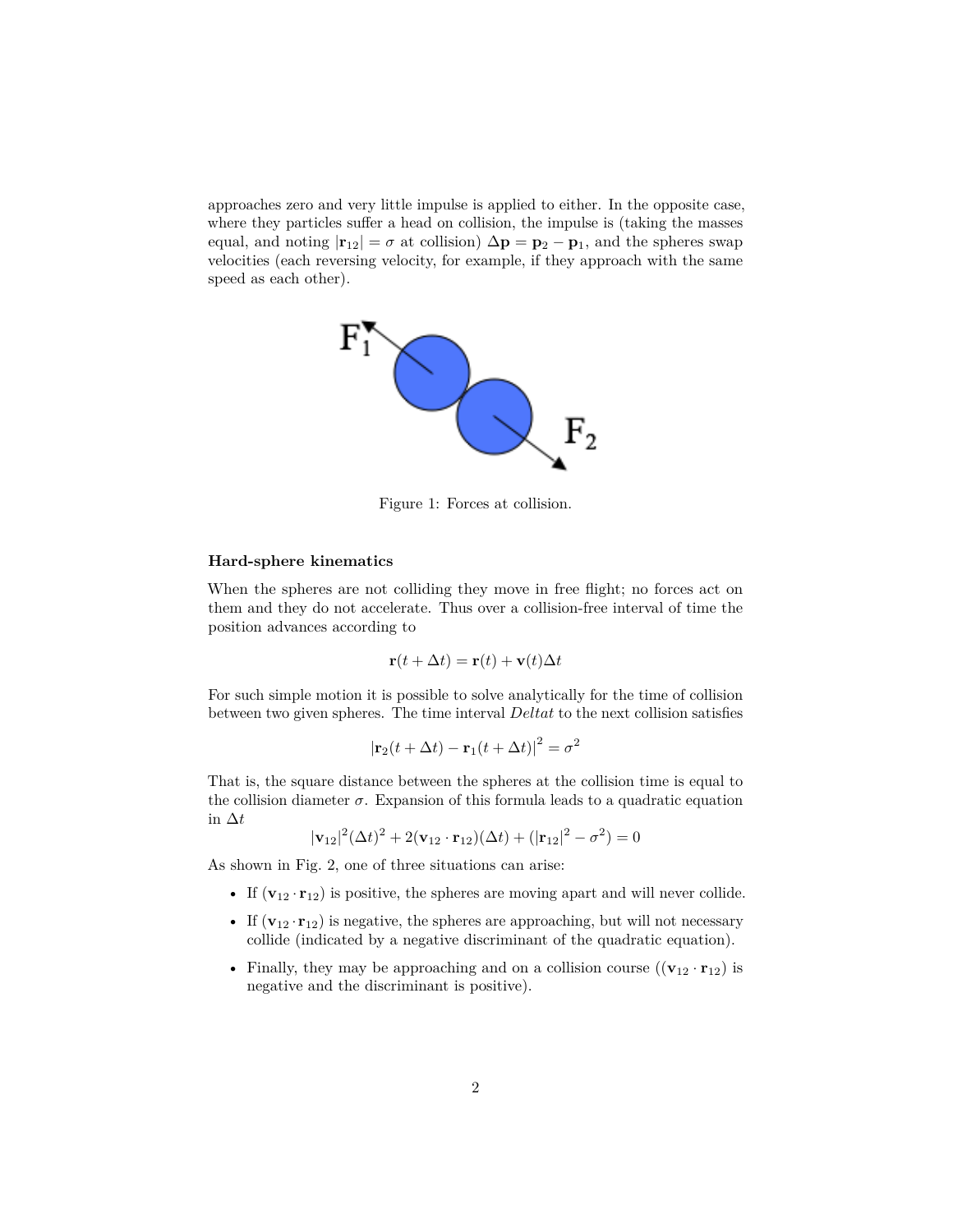

<span id="page-2-0"></span>Figure 2: Collision-approach cases.

## **Integration strategy**

The time evolution of a system of hard spheres can be traced by handling each collision in sequence. The process is a simple repetition of finding the next colliding pair, advancing all spheres to the time of collision of this pair, handling the collision dynamics of the pair, and moving on to detect the next collision. Conceptually, and in practice, it is worthwhile to have in mind some finite interval of time, t; the aim is to advance to the system from the initial time through this time interval, handling all intervening collisions in sequence. Completion of the interval signals an appropriate point for examination of the system and accumulation simulation averages (one could take this assessment at each collision, but such a scheme unnecessarily restricts the sampling of configurations to those in which one pair is colliding). The process is depicted schematically in Fig. [3.](#page-2-1)



<span id="page-2-1"></span>Figure 3: Constant-timestep integration through collisions.

The process of stepping through collisions to cross a fixed interval of time can be implementing using a recursive strategy. One has a method (or subroutine) call it doStep—that takes as its argument an interval of time. The method is constructed so that it advances the system across the specified interval, handling the intervening collisions, so that when it returns the system is at the end of the given time interval. The recursive strategy is as follows: doStep detects the next collision, advances the system to that time and handles the dynamics, and then calls itself with the remainder of the time interval as an argument. The termination condition for the recursion occurs when doStep does not detect a collision occurring in the time interval passed to it.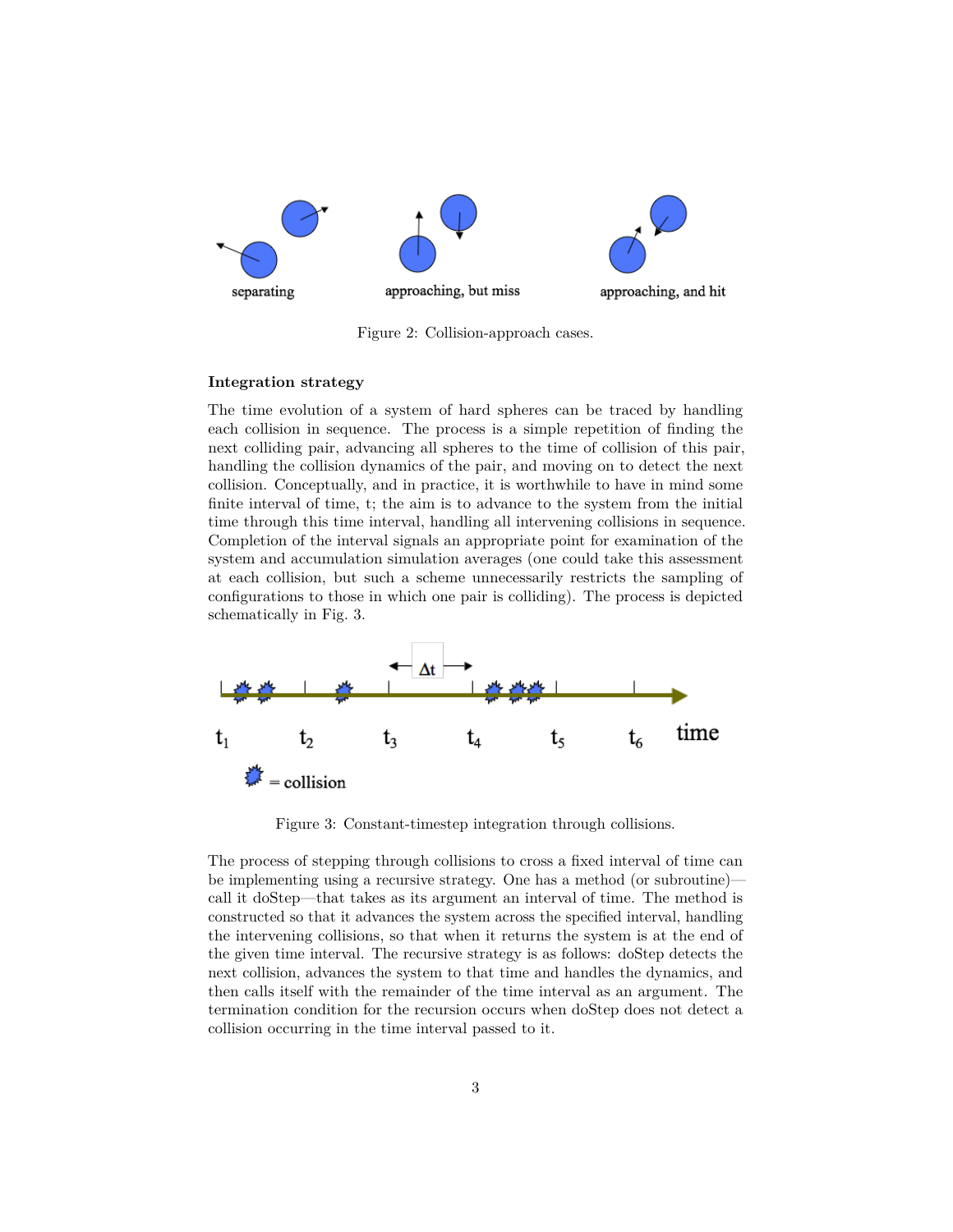Significant efficiency can be realized in the algorithm through intelligent maintenance of a collision list. For this purpose it is helpful to have in mind some fixed ordering of the atoms in a list. The ordering is completely arbitrary, and need not change ever during the simulation (although one might wish to do otherwise, as discussed in another chapter). Each atom links to the next one up and the next one down the list; Fig. [4](#page-3-0) describes the concept for a six-atom list. The ordering of atoms in this manner is useful not only for hard-particle simulations of the type we examine here, but also in more conventional molecular dynamics and Monte Carlo simulations. Now, with the atoms ordered in this fashion, we track collisions by having each atom maintain a record of the next atom it is scheduled to collide, considering only those atoms up-list from it. If atom 3 is on a collision course with atom 1, it is the job of atom 1, not atom 3, to keep hold of that fact. Each atom also records the amount of time that until it meets its collision partner. For example, consider the scenario presented in Fig. [5.](#page-4-0) Atom 1 expect to collide with atom 3 in 1.2 fs; atom 2 expects to collide with atom 4 in 0.7 fs; atom 3 with atom 5 in 0.1 fs; and so on. No atom is uplist of atom 6, so it anticipates no collision. A simple traversal of the collision list indicates that atom 3 has the smallest collision interval, so 3 and 5 collide next. These are highlighted in red and blue, just as done in the applet of Illustration 5. Note that atom 5 sees only its impending collision with atom 6; the 3-5 collision comes about from the information held by atom 3.



<span id="page-3-0"></span>Figure 4: Ordering of atoms for tracking collisions.

With this list in place it is a very simple matter to detect the next collision. The problem then is to ensure that it is properly updated with each collision, using minimal effort. First, after advancing the system 0.1 fs to the 3-5 collision and dealing with their collision dynamics, all collision times must be decremented by the amount of time advanced. The 2-4 collision time, for example, is reduced to 0.6 fs. Note first that most collision pairs do not have to be re-assessed in light of the 3-5 collision. The trajectories of 2 and 4 are unchanged, so only the only update for that pair is the decrement of their collision. However, there are some subtleties that must be handled correctly. Upon collision, it is (of course) necessary to update the collision partners of 3 and 5, finding the minimum time of collision of each with each atom uplist of them. It is also necessary to look at all atoms downlist of 3 and 5 that were previously on a collision course with either. For example, in Illustration 7 atom 1 was scheduled to collide with 3 in 1.2 fs. Since atom 3 is now on a different course, atom 1 must be checked against *all* of its uplist atoms for its next collision. It is also necessary to check all downlist atoms for new collisions with atoms 3 and 5, as their changed trajectory may now lead the to collide with, for example, atom 2 before 2 hits atom 4. A